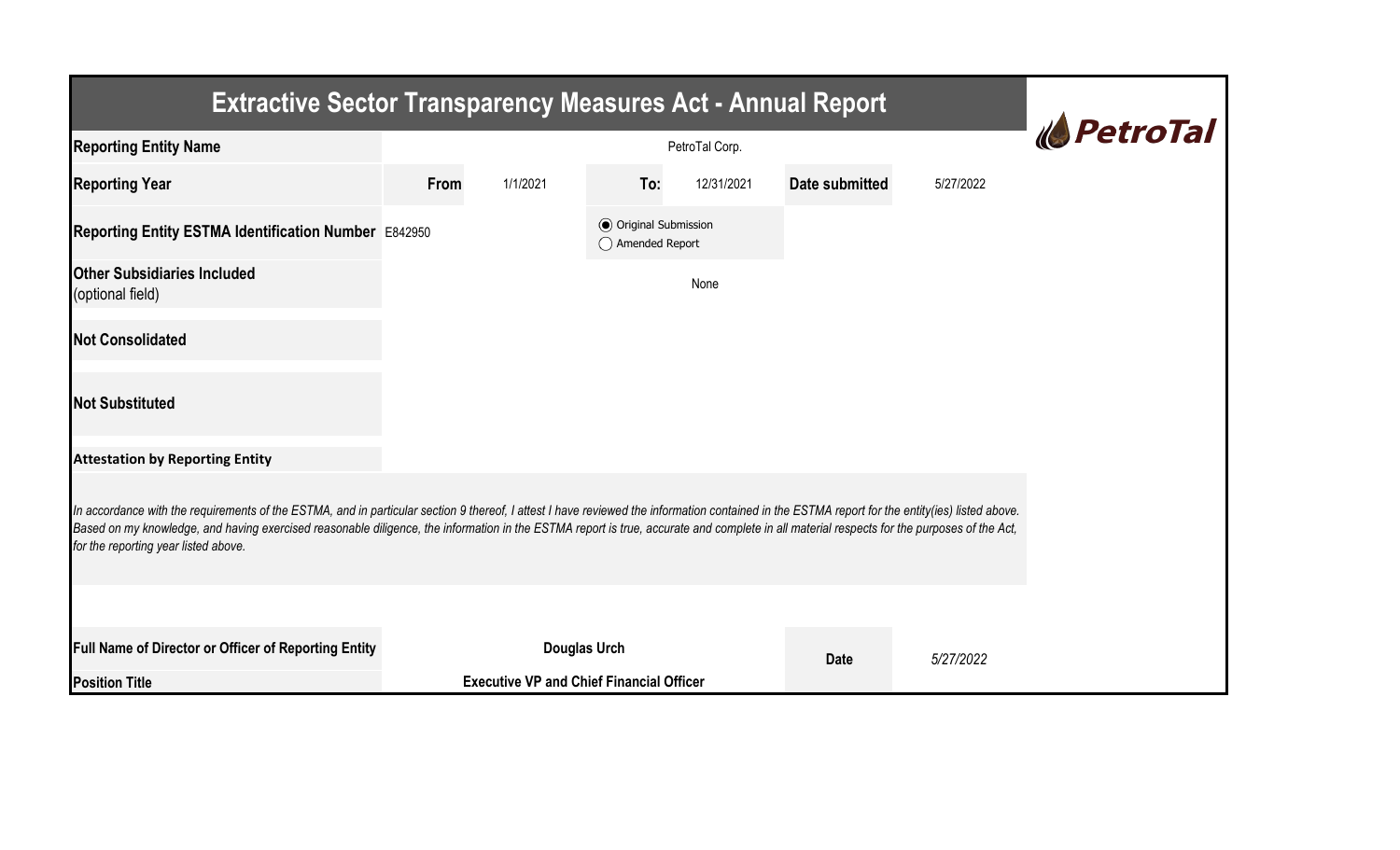| Extractive Sector Transparency Measures Act - Annual Report                                                                                                                      |                                                                                                                                                                                                                                                                                                                                                                                                                            |                                                                              |              |                  |         |                                |                |                  |                                               |                                      |                                                                                                                |
|----------------------------------------------------------------------------------------------------------------------------------------------------------------------------------|----------------------------------------------------------------------------------------------------------------------------------------------------------------------------------------------------------------------------------------------------------------------------------------------------------------------------------------------------------------------------------------------------------------------------|------------------------------------------------------------------------------|--------------|------------------|---------|--------------------------------|----------------|------------------|-----------------------------------------------|--------------------------------------|----------------------------------------------------------------------------------------------------------------|
| <b>Reporting Year</b><br><b>Reporting Entity Name</b><br><b>Reporting Entity ESTMA</b><br><b>Identification Number</b><br><b>Subsidiary Reporting Entities (if</b><br>necessary) | To:<br>From:<br>1/1/2021<br>12/31/2021<br><b>Currency of the Report</b><br><b>USD</b><br>PetroTal Corp.<br>E842950                                                                                                                                                                                                                                                                                                         |                                                                              |              |                  |         |                                |                |                  |                                               |                                      |                                                                                                                |
|                                                                                                                                                                                  | <b>Payments by Payee</b>                                                                                                                                                                                                                                                                                                                                                                                                   |                                                                              |              |                  |         |                                |                |                  |                                               |                                      |                                                                                                                |
| Country                                                                                                                                                                          | Payee Name <sup>1</sup>                                                                                                                                                                                                                                                                                                                                                                                                    | Departments, Agency, etc within Payee<br>that Received Payments <sup>2</sup> | <b>Taxes</b> | <b>Royalties</b> | Fees    | <b>Production Entitlements</b> | <b>Bonuses</b> | <b>Dividends</b> | Infrastructure<br><b>Improvement Payments</b> | <b>Total Amount paid to</b><br>Payee | Notes <sup>34</sup>                                                                                            |
| Peru                                                                                                                                                                             | Government of Peru                                                                                                                                                                                                                                                                                                                                                                                                         | National Hydrocarbons Agency (Perupetro)                                     |              | 9,440,969        | 130,000 |                                |                |                  |                                               |                                      | 9,570,969 Oil production royalties paid, fees<br>related to training support                                   |
| Peru                                                                                                                                                                             | Government of Peru                                                                                                                                                                                                                                                                                                                                                                                                         | National Tax Authority Agency (SUNAT)                                        | 1,956,382.58 |                  |         |                                |                |                  |                                               |                                      | 1,956,383 Taxes paid to SUNAT                                                                                  |
| Peru                                                                                                                                                                             | <b>Bretana Community</b>                                                                                                                                                                                                                                                                                                                                                                                                   |                                                                              |              |                  |         |                                | 657,533.57     |                  | 371,242                                       | 1,028,776                            | Bonuses related to support<br>community, infrastructure related to<br>community dock maintenance and<br>others |
| Peru                                                                                                                                                                             | Puinahua Community                                                                                                                                                                                                                                                                                                                                                                                                         |                                                                              |              |                  |         |                                | 627,970.90     |                  |                                               |                                      | Bonuses related to support<br>627,971 community and other health related<br>expenses                           |
| Peru                                                                                                                                                                             | Municipality of Puinahua                                                                                                                                                                                                                                                                                                                                                                                                   |                                                                              | 51,086.17    |                  |         |                                | 46,486.68      |                  |                                               |                                      | 97,573 Property tax paid to municipality                                                                       |
| Peru                                                                                                                                                                             | Indigenous Association of Development and<br>Conservation of Bajo Puinahua                                                                                                                                                                                                                                                                                                                                                 |                                                                              |              |                  |         |                                | 97,542.63      |                  |                                               |                                      | 97,543 Bonuses related to support<br>association communities                                                   |
|                                                                                                                                                                                  |                                                                                                                                                                                                                                                                                                                                                                                                                            |                                                                              |              |                  |         |                                |                |                  |                                               |                                      |                                                                                                                |
|                                                                                                                                                                                  |                                                                                                                                                                                                                                                                                                                                                                                                                            |                                                                              |              |                  |         |                                |                |                  |                                               |                                      |                                                                                                                |
|                                                                                                                                                                                  |                                                                                                                                                                                                                                                                                                                                                                                                                            |                                                                              |              |                  |         |                                |                |                  |                                               |                                      |                                                                                                                |
|                                                                                                                                                                                  |                                                                                                                                                                                                                                                                                                                                                                                                                            |                                                                              |              |                  |         |                                |                |                  |                                               |                                      |                                                                                                                |
|                                                                                                                                                                                  |                                                                                                                                                                                                                                                                                                                                                                                                                            |                                                                              |              |                  |         |                                |                |                  |                                               |                                      |                                                                                                                |
|                                                                                                                                                                                  |                                                                                                                                                                                                                                                                                                                                                                                                                            |                                                                              |              |                  |         |                                |                |                  |                                               |                                      |                                                                                                                |
|                                                                                                                                                                                  |                                                                                                                                                                                                                                                                                                                                                                                                                            |                                                                              |              |                  |         |                                |                |                  |                                               |                                      |                                                                                                                |
|                                                                                                                                                                                  |                                                                                                                                                                                                                                                                                                                                                                                                                            |                                                                              |              |                  |         |                                |                |                  |                                               |                                      |                                                                                                                |
|                                                                                                                                                                                  |                                                                                                                                                                                                                                                                                                                                                                                                                            |                                                                              |              |                  |         |                                |                |                  |                                               |                                      |                                                                                                                |
|                                                                                                                                                                                  |                                                                                                                                                                                                                                                                                                                                                                                                                            |                                                                              |              |                  |         |                                |                |                  |                                               |                                      |                                                                                                                |
|                                                                                                                                                                                  |                                                                                                                                                                                                                                                                                                                                                                                                                            |                                                                              |              |                  |         |                                |                |                  |                                               |                                      |                                                                                                                |
|                                                                                                                                                                                  |                                                                                                                                                                                                                                                                                                                                                                                                                            |                                                                              |              |                  |         |                                |                |                  |                                               |                                      |                                                                                                                |
|                                                                                                                                                                                  |                                                                                                                                                                                                                                                                                                                                                                                                                            |                                                                              |              |                  |         |                                |                |                  |                                               |                                      |                                                                                                                |
|                                                                                                                                                                                  |                                                                                                                                                                                                                                                                                                                                                                                                                            |                                                                              |              |                  |         |                                |                |                  |                                               |                                      |                                                                                                                |
|                                                                                                                                                                                  |                                                                                                                                                                                                                                                                                                                                                                                                                            |                                                                              |              |                  |         |                                |                |                  |                                               |                                      |                                                                                                                |
|                                                                                                                                                                                  |                                                                                                                                                                                                                                                                                                                                                                                                                            |                                                                              |              |                  |         |                                |                |                  |                                               |                                      |                                                                                                                |
| <b>Additional Notes:</b>                                                                                                                                                         | This report is presented in US Dollars (USD), which is the currency used for the Reporting Entity's consolidated financial statements. Payments made in currencies other than the reporting currency were converted using the<br>-Payments in Peruvian Nuevos Soles (PEN) converted to USD: 0.25 rate as at December 31, 2021<br>-Payments in Canadian Dollars (CAD) converted to USD: 0.7847 rate as at December 31, 2021 |                                                                              |              |                  |         |                                |                |                  |                                               |                                      |                                                                                                                |